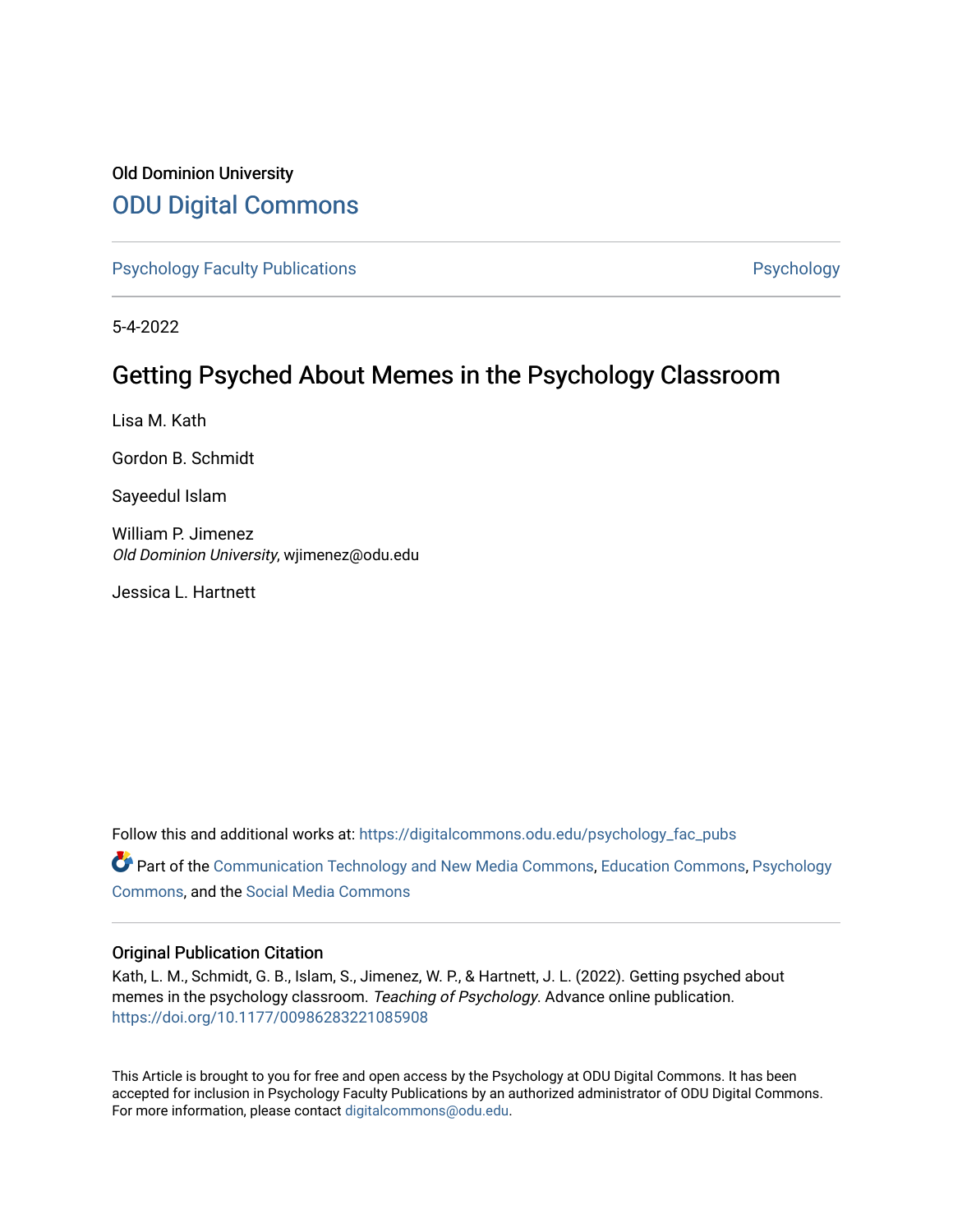## **Getting Psyched About Memes in the Psychology Classroom**

Lisa M. Kath<sup>1</sup>, Gordon B. Schmidt<sup>2</sup>, Sayeedul Islam<sup>3, 4</sup>, William P. Jimenez<sup>5</sup>, and Jessica L.

Hartnett<sup>6</sup>

<sup>1</sup> Department of Psychology, San Diego State University

<sup>2</sup> Department of Organizational Leadership, Purdue University Fort Wayne

<sup>3</sup> Department of Psychology, Farmingdale State College

4 Talent Metrics

<sup>5</sup> Department of Psychology, Old Dominion University

<sup>6</sup> Department of Psychology, Gannon University

## **Author Note**

Lisa M. Kath **iD** https://orcid.org/0000-0003-1846-7250

Gordon B. Schmidt **b** https://orcid.org/0000-0003-3461-6906

Sayeedul Islam **D** https://orcid.org/0000-0002-9678-2742

William P. Jimenez  $\Box$  https://orcid.org/0000-0003-1141-4631

Jessica L. Hartnett **b** https://orcid.org/0000-0002-5928-8702

Online Supplemental Materials for this article are available on the Open Science

Framework (visit https://osf.io/njsuz/). We would like to thank Lynn Gagne for her input on

accessibility of memes for the visually impaired.

Correspondence concerning this article should be addressed to Lisa M. Kath, San Diego

State University, 5500 Campanile Drive, MC-4611, San Diego, CA 92182, United States. Email:

Lisa.Kath@sdsu.edu

**Published in** *Teaching of Psychology* **at https://doi.org/10.1177/00986283221085908. This work is licensed under the Creative Commons Attribution-NonCommercial-NoDerivatives 4.0 International License. To view a copy of this license, visit http://creativecommons.org/licenses/by-nc-nd/4.0/ or send a letter to Creative Commons, PO Box 1866, Mountain View, CA 94042, USA.**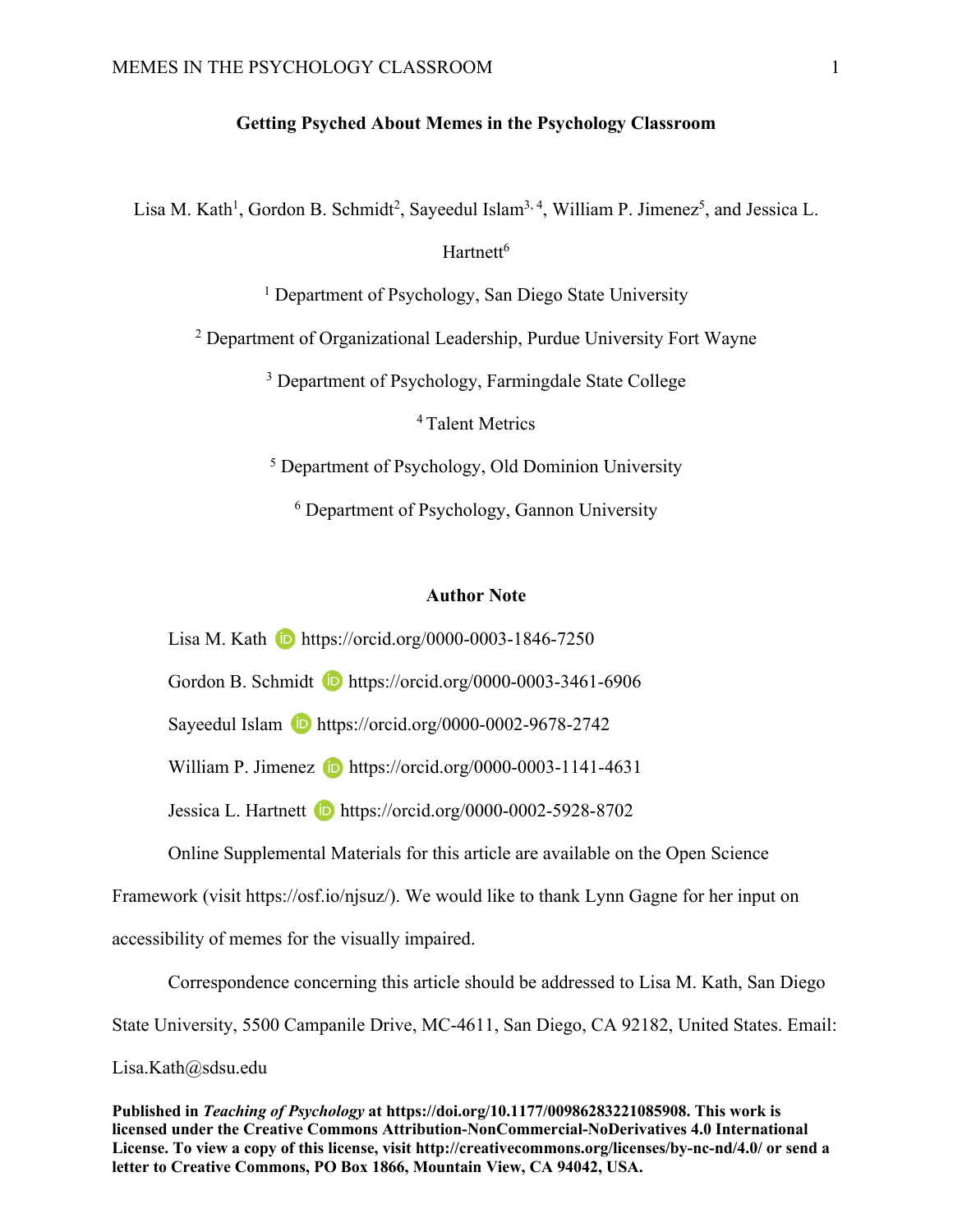## **Abstract**

**Introduction:** Internet memes are a ubiquitous part of internet culture and a common communication tool among students. Because they are a good medium for expressing ideas and concepts in a concise and fun manner, memes are a potentially valuable tool for teaching and engaging students.

**Statement of the Problem:** Instructors may not know how to use memes in classroom assignments or activities to support learning objectives.

**Literature Review:** Students finding or creating their own class-related content is an empirically-supported way to enhance learning. Instructors can enhance learning by using multimedia approaches (pictures/videos in addition to words), which is a good fit for the use of memes. We include examples of ways that memes have already been used in psychology classrooms.

**Teaching Implications:** Incorporating meme assignments or activities in the classroom could be beneficial.

**Conclusion:** We describe how students can explain or generate memes that illustrate concepts related to course material. Instructions and supporting information and resources, as well as calls for research into the effectiveness of the use of memes in the classroom, are included.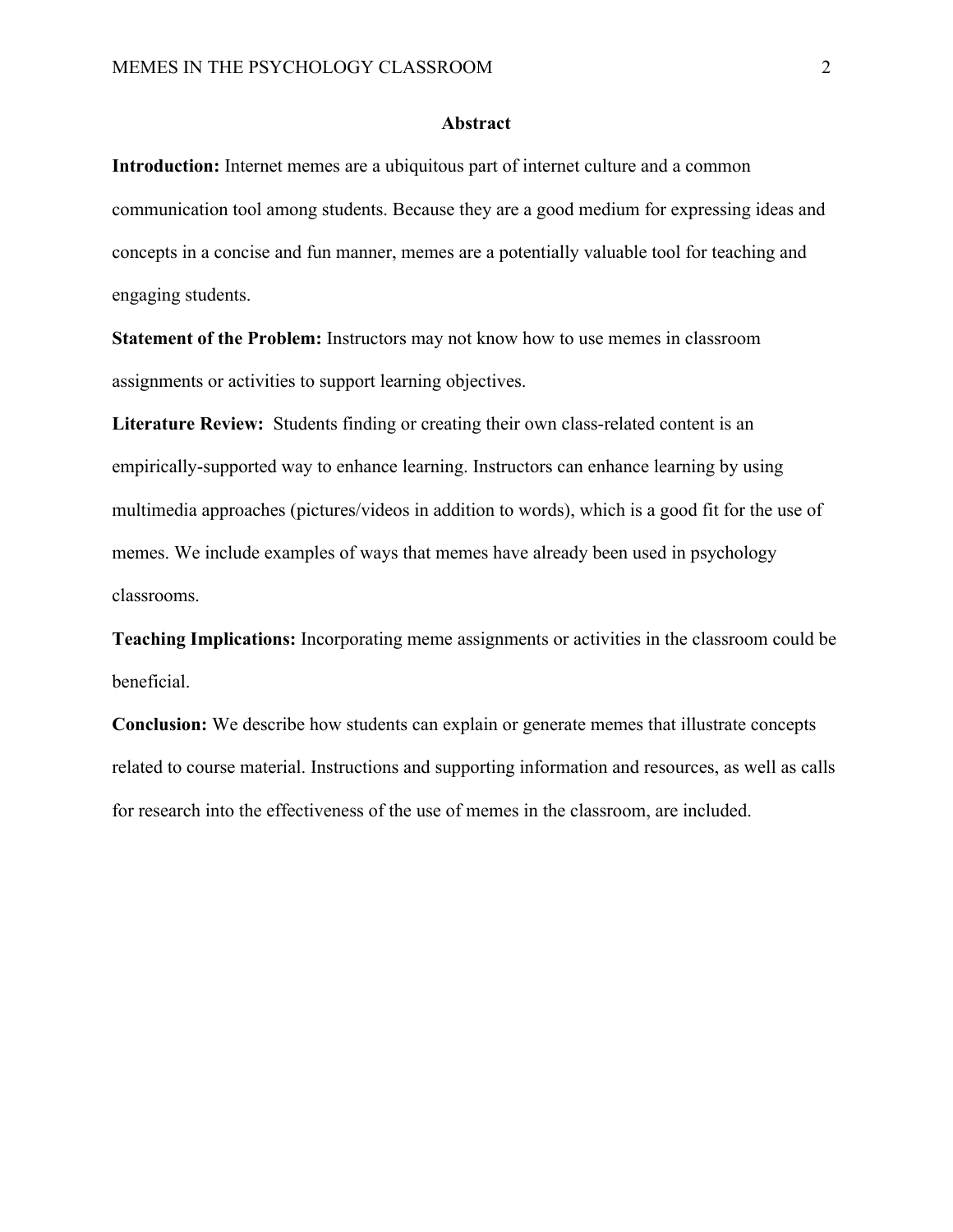## **Getting Psyched About Memes in the Psychology Classroom**

Connecting class content to topics and formats that students already are familiar with can enrich student learning and engagement (Purnama, 2017). To that end, educators have begun to incorporate social media in class activities, such as having students use Pinterest for sharing class-relevant content (Schmidt, 2016), learn how to network with LinkedIn (Gerard, 2012), and receive content on Twitter and Facebook that reinforces core concepts (Blessing et al., 2012).

Memes are a major means by which students and others communicate on social media. According to the American Psychological Association (APA, n.d.), an *internet meme* is "an idea (e.g., a word or phrase, hashtag, hyperlink, picture, or video), usually rooted in popular culture, that is widely popularized and distributed on the World Wide Web, for example, via social networks, blogs, e-mail, and news sources" (Definition 1; for psychology meme examples see "What Makes for a Good Meme" section below). Despite the popularity of memes among educators from other disciplines (e.g., Underwood & Kararo, 2020; Wells, 2018), psychology educators have yet to fully embrace using memes in the classroom. We believe psychology educators are well positioned to consider and investigate the potential of memes to improve student learning and engagement (e.g., Riser et al., 2020). In this article, we review some reasons why using memes as class activities could be beneficial. In addition, we provide activity examples that involve students engaging with memes to review and communicate about psychology concepts.

These exercises go beyond the instructor adding a meme on a PowerPoint slide (something many of us have done!); they involve students explaining or creating memes. This article begins with a theoretical foundation, followed by a brief description of the nature of memes and how they have been used in educational contexts. We then describe examples of how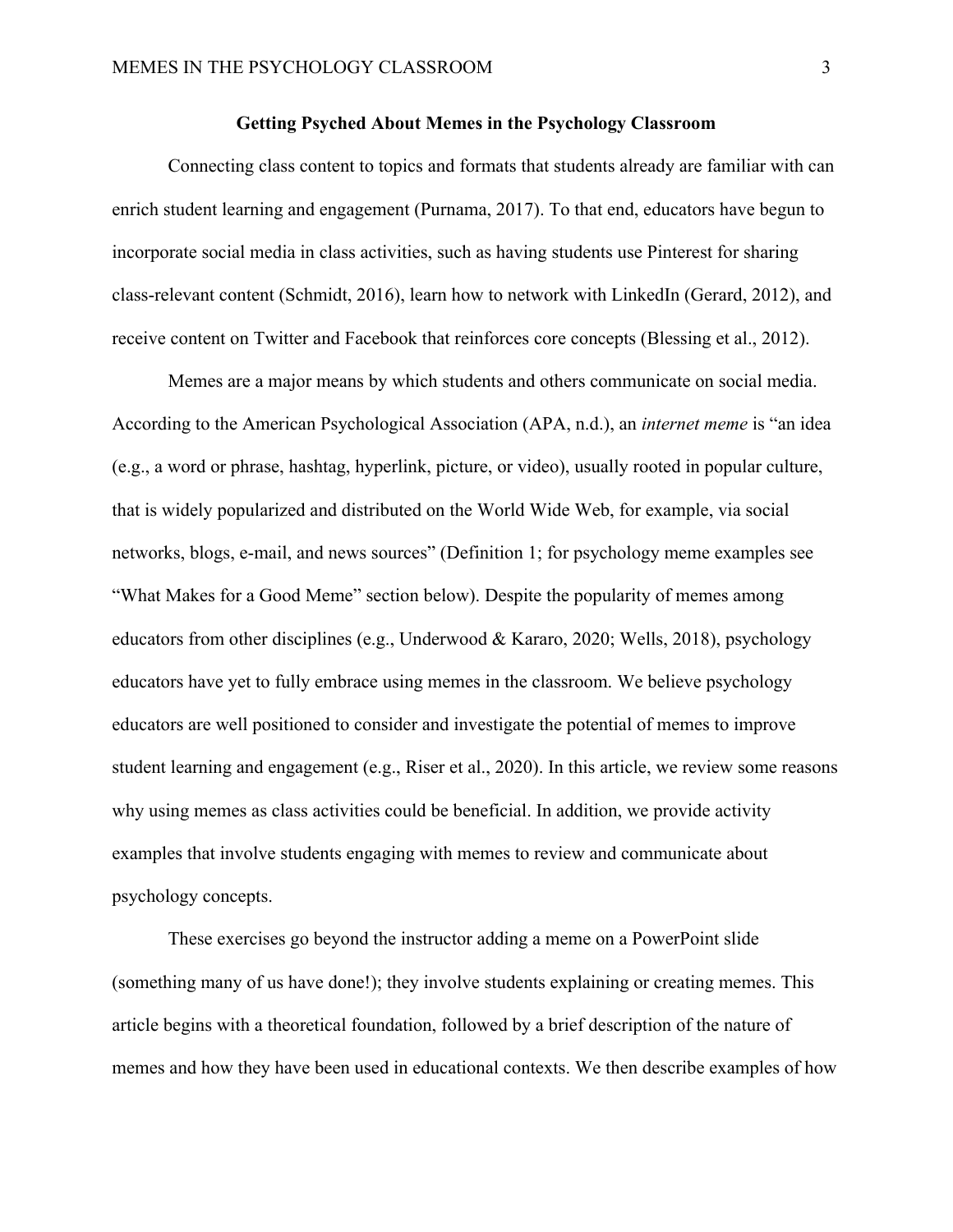memes can be used in psychology classrooms and cautions in use, including ways these activities could be elaborated on, and empirically studied.

## **Theoretical Foundation**

Some instructors include content-relevant memes in their lecture slides (Reyes et al., 2018), and there is some evidence that using memes in that passive way could be beneficial. According to a review of the science of learning through multimedia, including pictures in learning materials can engage students' visual memory pathways to support the movement of knowledge into long-term memory (Mayer, 2008). Moreover, Mayer summarized experimental research demonstrating that including relevant images alongside written content (compared to words alone) and adopting a conversational (rather than formal) style in lesson delivery is highly beneficial for learners. Drawing from this research, it is possible that tying memes to essential course material and presenting them in a conversational manner may enhance memes' educational effectiveness for improving student learning outcomes.

Students are often the passive consumers of memes both within and outside of the classroom. By having students find/explain or create memes, the present activities go beyond the practice of just including memes in lecture slides. These activity examples help students consider, in a more mentally engaging way, what class content means and how it can be explained in a concise and memorable manner. What students learn about a topic must be distilled to its essential nature for inclusion in a meme, rather than a memorized definition. These more active ways of using memes in the classroom may be reflected in higher levels in Bloom's taxonomy (Anderson & Krathwohl, 2001). We also connect explaining and creating memes in relation to the learning outcome categories described by Kraiger et al. (1993).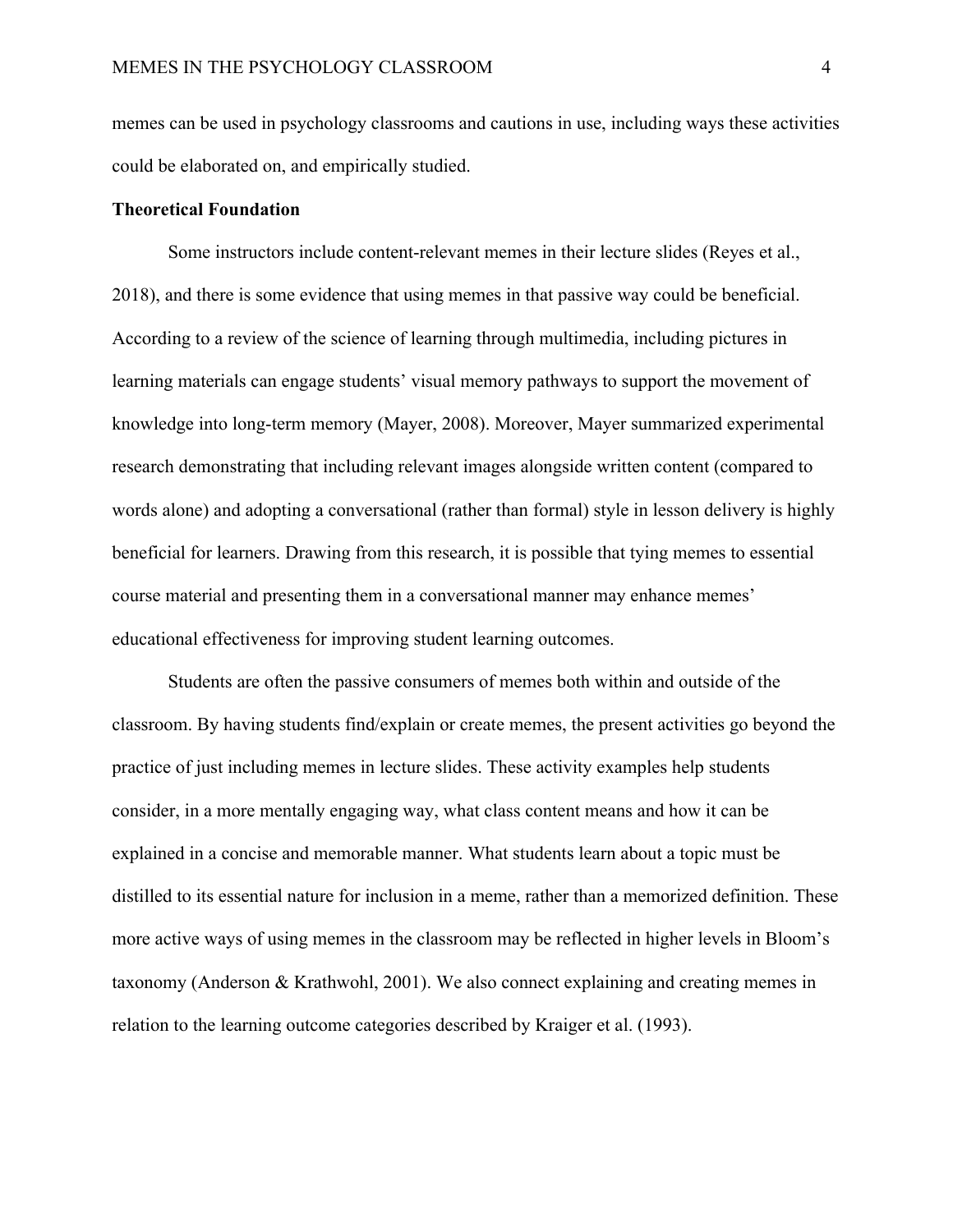There is educational value in having psychology students find or create their own classrelated content. For example, rather than just passively watching instructor-chosen videos, students can actively co-create learning experiences with each other and the instructor by finding and sharing relevant content (Schmidt, 2016; Tyler et al., 2009). Such experiences create a learning environment in which students are actively involved in determining how class concepts connect to real-world content (Schmidt, 2016).

Recently, educators across a variety of disciplines have used memes in the classroom for example, to teach economic concepts, build students' critical thinking and literacy skills, enrich medical students' learning in an online physiology class, and even prepare students for a chemistry final exam (see Engel et al., 2014; Harvey & Palese, 2018; Subbiramaniyan et al., in press; Underwood & Kararo, 2020; Wells, 2018). Psychology is starting to join in, with memes used within psychological statistics lectures as "bell ringers" to start classes on an engaging note (Peters, 2018). Moreover, memes have been used with anecdotal success across different universities' psychology classes with varying numbers of students: a psychological statistics class in Toronto (Metz, 2020), an introductory industrial-organizational (I-O) psychology class in North Carolina (McGonagle, 2020), a developmental psychology class in Pennsylvania (Conry-Murray, 2019), a general psychology class in Oregon (Kleinknecht, n.d.), a work and organizational psychology class in Dresden, Germany (Dörfel, 2020), and a psychological statistics and research methods course in Virginia (Katz, 2021). Although some teaching interventions are best suited for a particular subdiscipline or classroom size, meme assignments have been well received in a variety of classroom settings. Such assignments are flexible enough to be used across the psychology curriculum. There are typically two main types of meme assignments: meme explanation and meme generation.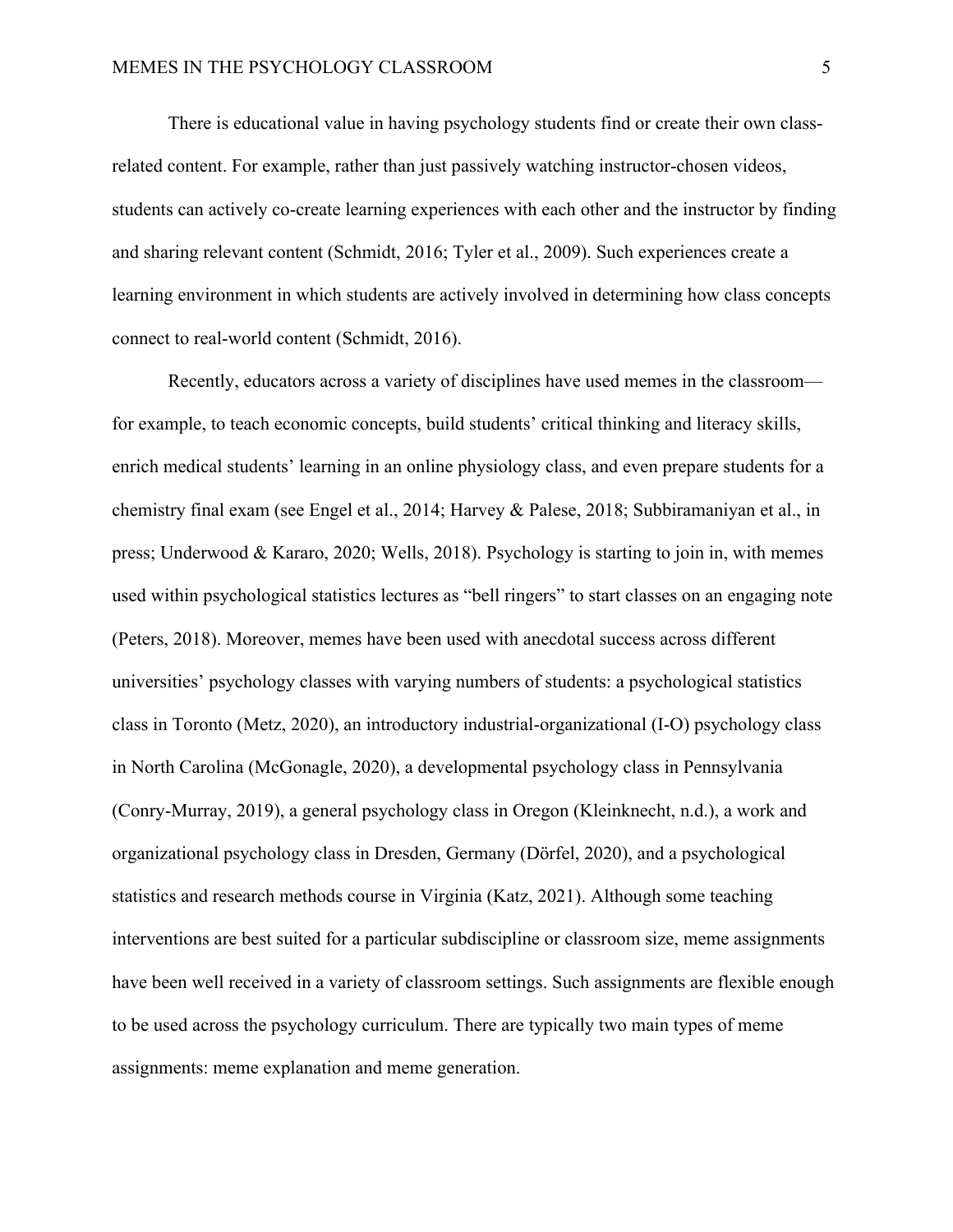## **Meme Activities: Two Ways**

## *Having Students Explain Memes*

One approach to using memes in a class activity is to have students *explain* how existing memes are connected to class content (Metz, 2020). Research suggests that asking students to generate explanations helps them learn (VanLehn et al., 1992). Students can be directed to social media accounts that are publicly accessible and asked to select a meme relevant to the course content. Next, students can be instructed to explain the meme in their own words, connecting the meme to content covered in class. Sample assignment instructions and some places to look for psychology-related memes are available in this paper's online Open Science Framework (OSF) project (see Kath et al., 2022a). In the context of Bloom's taxonomy (Anderson & Krathwohl, 2001), this exercise would fall under the *analysis* category. In the context of Kraiger et al.'s (1993) taxonomy of learning outcomes, this exercise would be a demonstration of a cognitive learning outcome.

#### *Having Students Create Memes*

Another approach to using memes is to put the focus on students *creating* memes of their own based on course content (Conry-Murray, 2019). Sample assignment instructions and some information on how to make memes is included on OSF (see Kath et al., 2022b). In the context of Bloom's taxonomy (Anderson & Krathwohl, 2001), this exercise would fall under the *synthesis* category because students are creating a new product that summarizes a key concept in a concise, humorous manner. In the context of Kraiger et al.'s (1993) taxonomy of learning outcomes, this exercise would be a demonstration of a skill-based learning outcome related to scientific communication skills.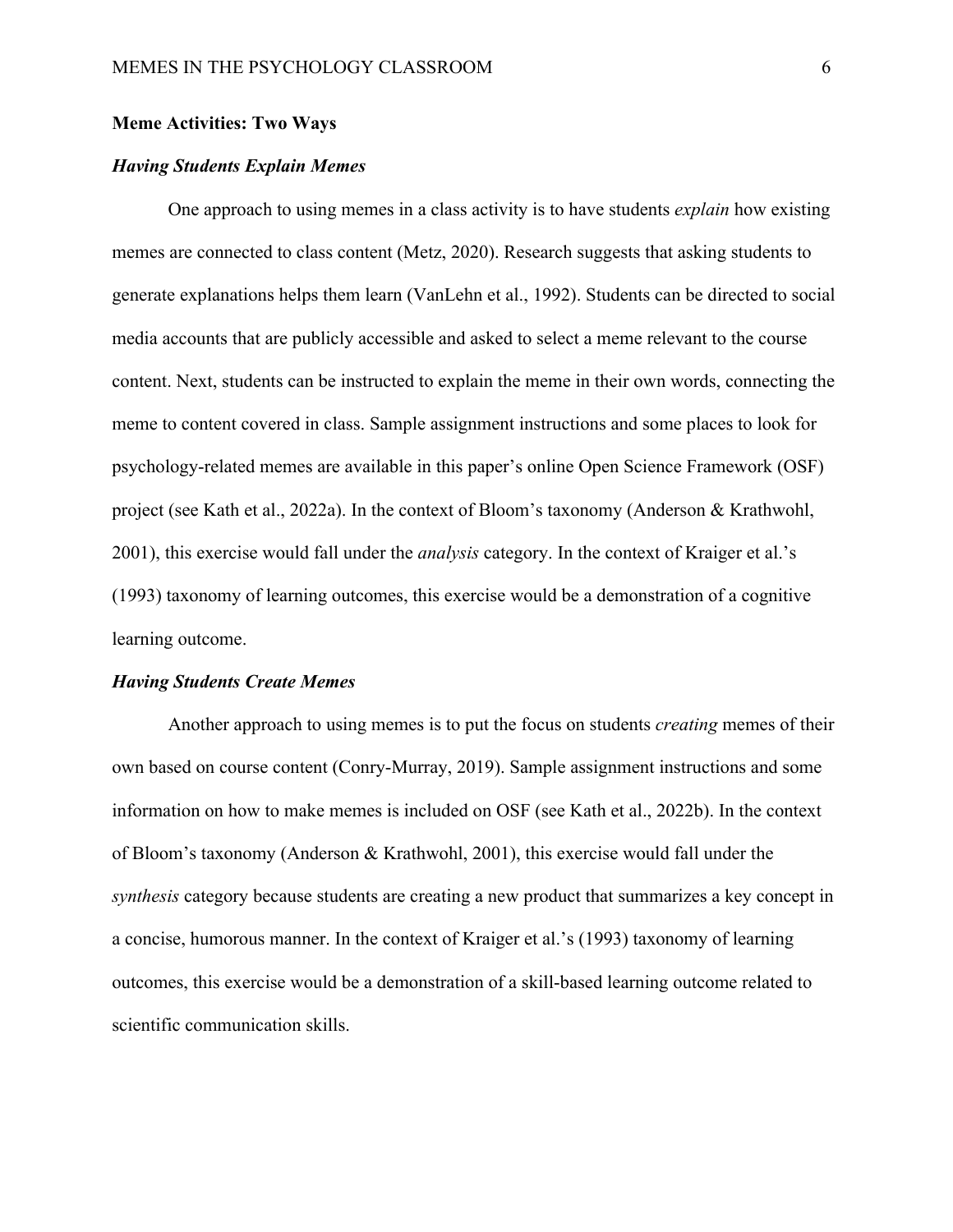## **What Makes for a Good Meme**

Creating memes is a challenging task that involves identifying a concept, choosing a still image or GIF that matches the concept, and writing captions. Literat and van den Berg (2019) note that the perceived value of a meme depends on the target population. For example, I-O psychology-related memes are geared towards practicing I-O psychologists and current/former students of the subdiscipline. In an introductory I-O psychology course, it is typical to cover reliability and validity issues associated with unstructured employment interviews (see Campion et al., 1998). The widespread use of unstructured interviews rather than structured interviews is disheartening to most I-O psychologists. This concept will be used to describe how memes can be created to convey this point.

One thing that has been noted as a key ingredient to a successful meme is having a "certain inside-joke quality" (Hellyer, 2015, para. 5). To create a meme using this concept, it would be helpful to know both the facts (structured employment interviews are preferable to unstructured ones) and frustration associated with the topic, because both help create that insidejoke quality. Thus, the topic fits with the target audience (Literat & van den Berg, 2019), and the person crafting the meme then needs to present it in a way that is culturally meaningful to the target audience. For example, successful memes often depict content from popular TV shows (e.g., The Office) or movies (e.g., The Avengers) or universally-recognized content, such as cute cats and dogs or relatable facial expressions. The appropriate image and text help make a meme salient to the audience.

There are several meme templates that could be chosen to illustrate the concept of using standardized interview questions for all candidates. One such template comes from the movie Spider-Man: No Way Home and depicts fellow Avengers Wong and Doctor Strange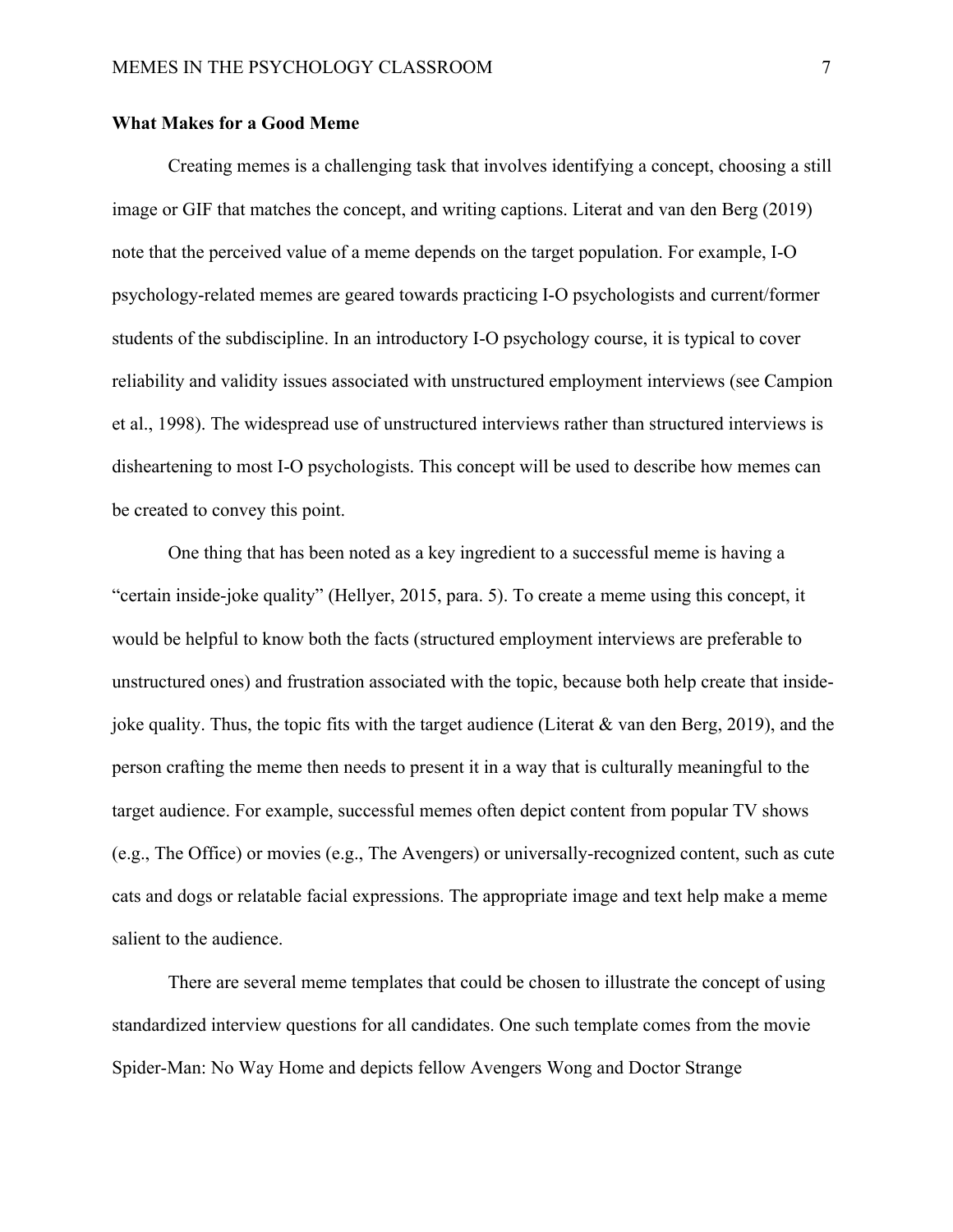(https://twitter.com/iopsychmemes/status/1438472934578966534). Wong, depicted in the meme as an I-O psychologist, says, "Please don't make up questions when you interview people," to which Doctor Strange, depicted as the hiring manager, replies, "Fine, I won't." In the next frame, Wong leaves through a portal, and in the last frame, Doctor Strange winks at the camera, implying he has no intention of following Wong's instructions. Another option is to choose a popular template of Robert Downey Jr., with his hand on his chest, eyes closed, mouth slightly open, and a look of relief on his face (https://www.instagram.com/p/B8OfN0GAz\_4/). Above the picture is the caption: "When interview questions are used consistently across candidates to reduce bias." This template highlights a benefit of using structured interview questions, which is that they reduce bias. Both of these images represent people or characters the target audience is likely to know, and the meme templates are ones people may have, in fact, seen before. Thus, there is a cultural familiarity and relevance (see also Cautions section below).

The two aforementioned memes are good quality because they highlight information that I-O psychologists know and acknowledge a point of shared frustration. Because memes must be short and witty, getting the wording "just right" is both challenging and important. Further, to see a superhero and/or actor communicating this concept is humorous because of the contrast with one's image of an I-O psychologist (i.e., nerdier than Wong or Robert Downey Jr.).

## **Finer Points for Application/Adaptation**

#### *Grading*

You may choose to grade memes on a credit/no credit basis, with a quick glance to determine a basic level of clarity/accuracy, but you may wish to create a more detailed grading scheme. Obviously, defining good performance is a key component of identifying grading criteria. To help students think about what constitutes good performance on a meme creation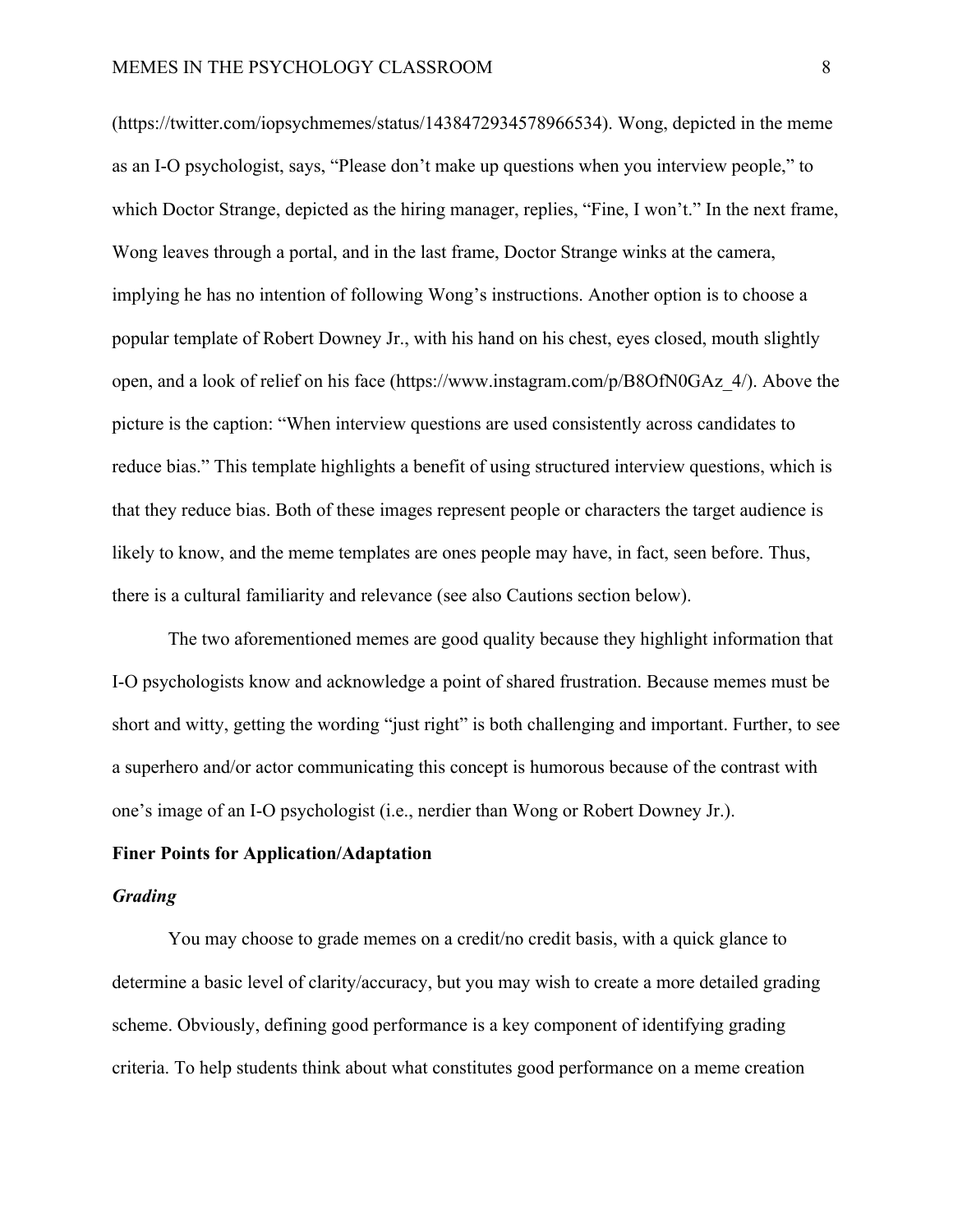assignment, you can simply ask them to share thoughts about what makes for a good meme or a bad meme, assuming you have good attendance and robust discussion among your students. You may discuss who the intended audience is for the meme: Are you hoping students will evaluate or incorporate some scientific communication skills so that the concept would be understood by those without specialized training (as one of the authors did when assigning meme creation to graduate students)? Or is it simply enough that the instructor and classmates are able to understand and enjoy the meme?

One way to review others' efforts and reward those who are exhibiting good performance on a meme creation assignment would be to identify the top few memes from the class and submit them for peer voting, as suggested by Marshall and colleagues (2021). You could also put students into small groups to review each other's memes and provide feedback for improving them, as a way of honing communication skills.

If the learning objective includes scientific communication skills, then a recent paper by Chew and colleagues (2020) could prove very useful. They present a typology of communication contexts that connect with Goal 4 in the APA's (2013) guidelines underscoring the development of effective communication skills for the undergraduate psychology major. Their Table 3 (see Chew et al., 2020, p. 301) outlines a rubric for grading on clarity, coherence, mechanics, APA style/formatting (not applicable for memes), and content/source (which is typically not included in memes themselves). This rubric could also be applied to explanations of memes or other written assignments submitted alongside the meme.

Memes could also be used as part of a quiz or exam, but care would need to be taken to ensure that the meme was accessible across various cultures, experiences, and abilities. For example, some memes work best when the viewer has experience with the pop culture element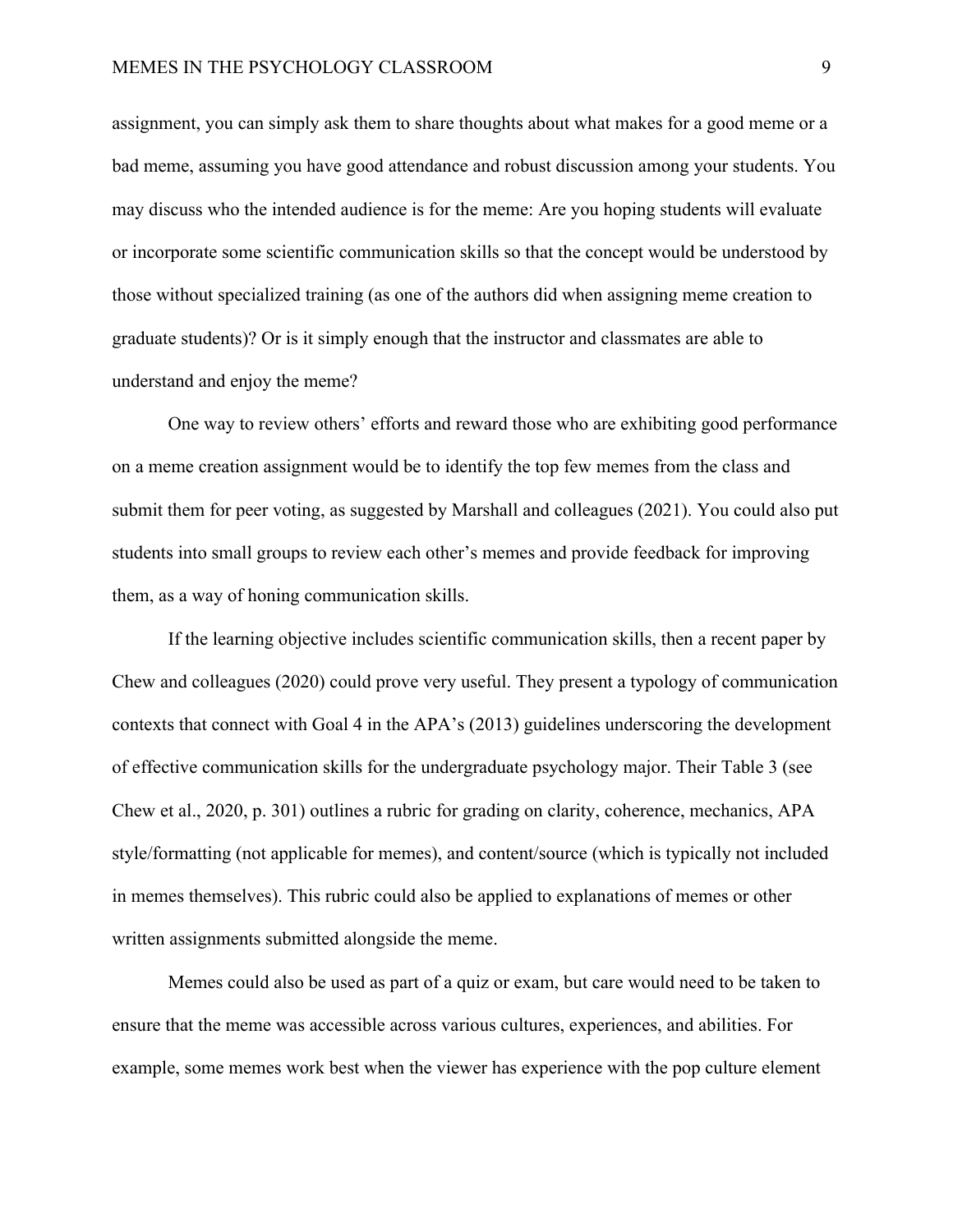depicted. Other memes may rely on colloquialisms that are not easily understood by non-native English speakers. For these reasons, we recommend that instructors stay away from using memes in high-stakes assessments until the meme has been pilot tested with the target student audience for its broad accessibility (a bit more on this issue is discussed below in Cautions).

## *Adaptations*

In addition to being a stand-alone activity, the meme activity can be used in conjunction with other written exercises. For example, asking students to include a relevant meme with a submitted written exercise could help students learn about a particular topic more effectively. The meme could act almost as a summary or abstract of the topic.

The best memes that students create could even be featured in future semesters of the course. Memes from a previous semester could be presented as a "sneak peek" of what students will learn later in the semester. Seeing a meme that a student from a previous semester made might pique interest in a topic to follow. Then, once the topic has been covered, the meme could be shown again, at which point students should be able to understand (and explain) the meme. Memes from previous semesters could also be used at the end of a concept's presentation to summarize/reinforce the concept. Because memes are highly visual and concise, they could serve as a memory aid for students (Mayer, 2008).

## *Cautions*

One important caution to consider would be ensuring that this activity was accessible to those with visual impairments. Memes posted on social media may lack the alternate text necessary to make the graphics accessible (Greenspan, 2020). We recommend consulting guides for how to make memes more accessible (e.g., Gleason et al., 2019), talking with your university's student disability services office, and/or checking in with your students with visual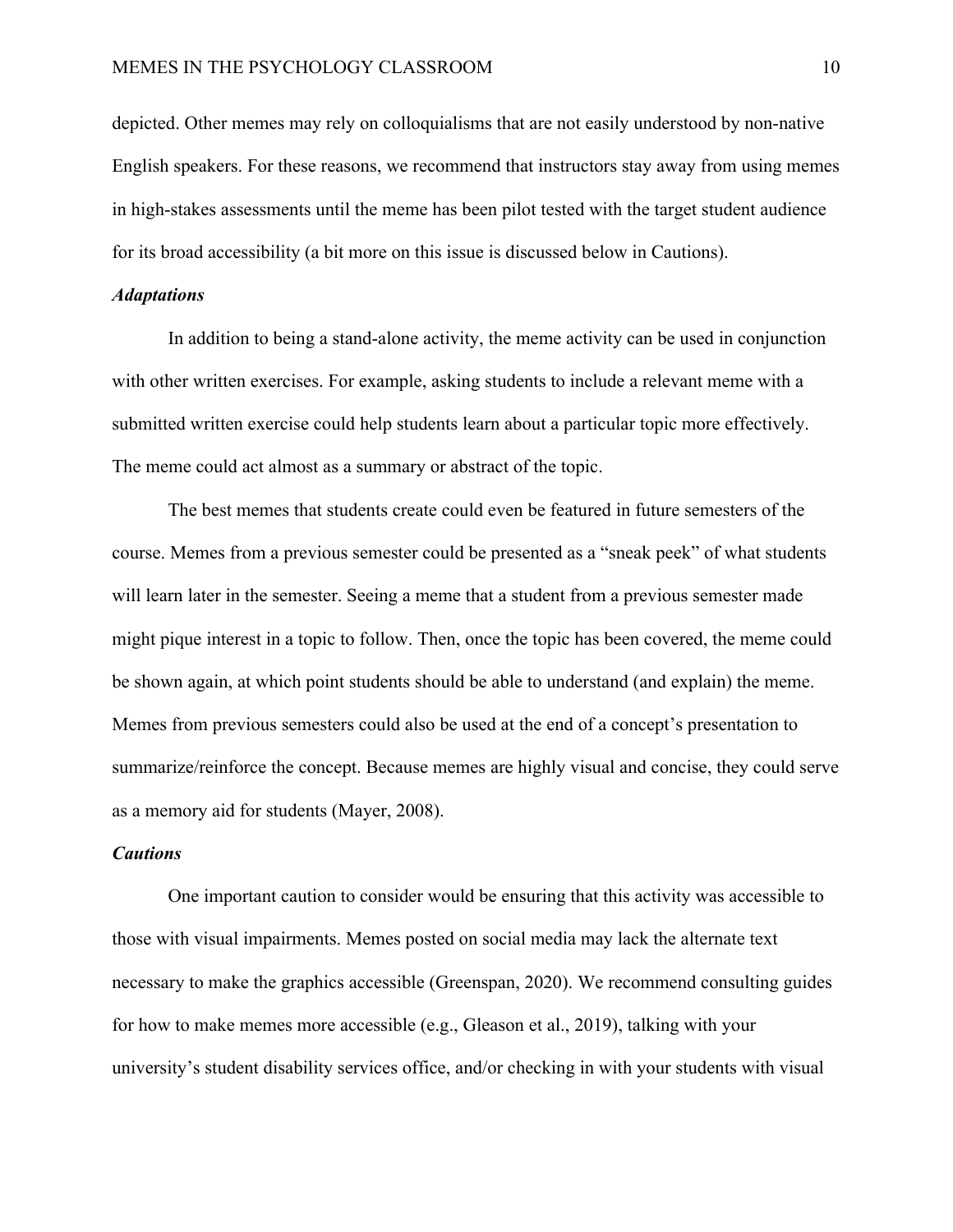impairments about the potential for accessibility issues with memes to make sure the assignment works for all of your students.

Another caution to consider is that memes often depict human beings. As such, we encourage psychology instructors and students to "remember the human" (see Shea, 1994, p. 35) in their memes. For example, journalists (e.g., Hess & O'Neill, 2017) and scholars (e.g., Sobande, 2021) have observed non-Black individuals' excessive use of reaction  $GIFs<sup>1</sup>$  depicting Black individuals—an example of *digital blackface*, which is "the act of inhabiting a black persona [and] employing digital technology to co-opt a perceived cache or black cool" (Jackson, 2017, para. 10). Such behavior is disturbing because it appropriates and dehumanizes the experiences of Black individuals, whose emotional expressions are being used for humor (Outley et al., 2021). Non-Black individuals' overuse of memes such as "Oprah's 'You Get a Car'" (n.d.) or "Sweet Brown / Ain't Nobody Got Time For That" (n.d.) perpetuates stereotypes portraying women of color as overly emotional (Hess & O'Neill, 2017) and, often, can amount to acts of digital racism (Sobande, 2021). Psychology instructors and students should be aware of these issues when creating and sharing memes depicting individuals. To quote Dr. Lauren M. Jackson (2017) in a *Teen Vogue* op-ed:

Now, I'm not suggesting that white and nonblack people refrain from ever circulating a black person's image for amusement or otherwise . . . . There's no prescriptive or proscriptive step-by-step rulebook to follow, nobody's coming to take GIFs away. But no digital behavior exists in a deracialized vacuum. We all need to be cognizant of what we

<sup>&</sup>lt;sup>1</sup> A reaction GIF is "a GIF of someone or something (such as a celebrity or an animal) that is sent or posted in reply to something (such as a text message or a social media post or comment) and that typically depicts and expresses a reaction" (Merriam-Webster, n.d., Definition 1).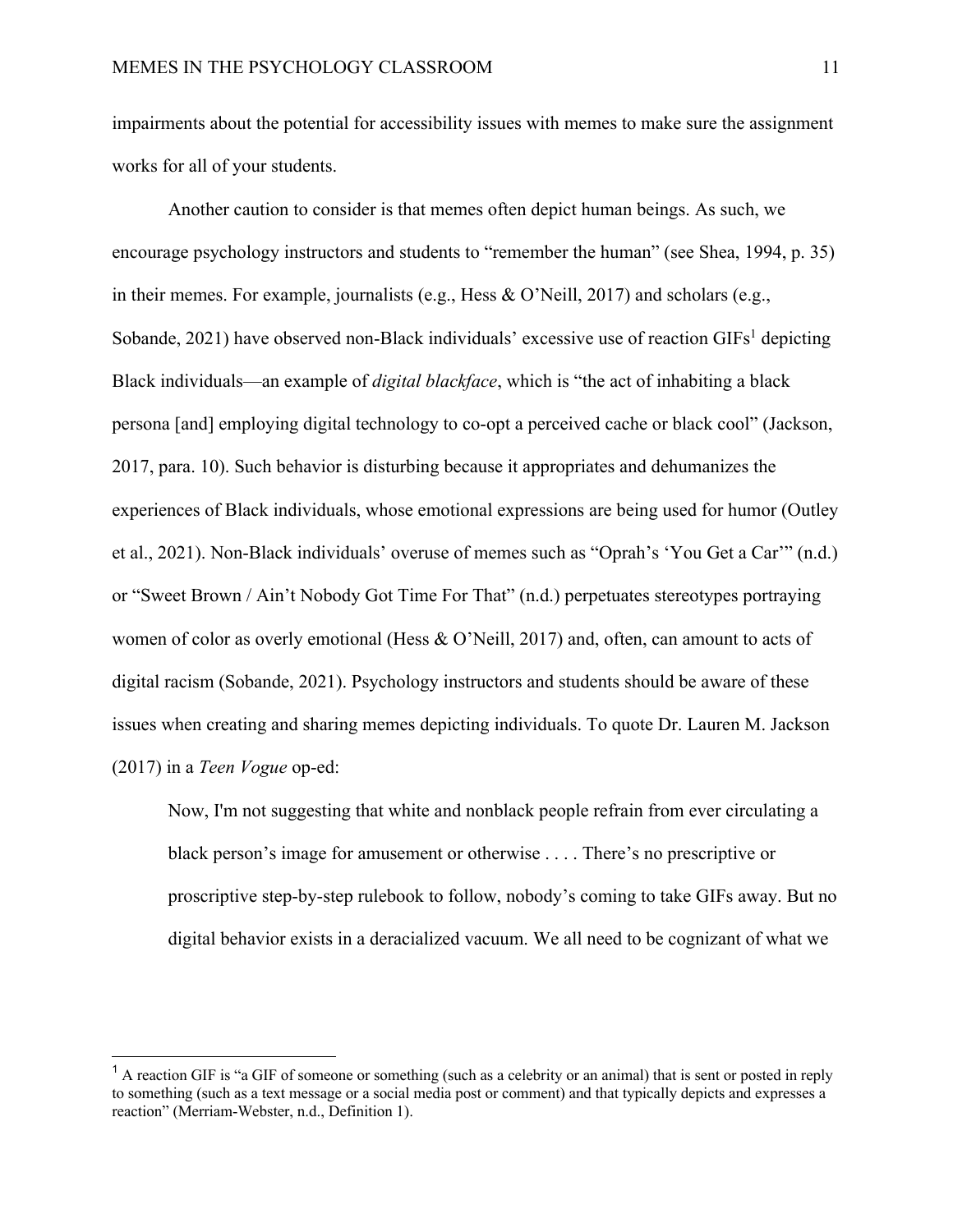share, how we share, and to what extent that sharing dramatizes preexisting racial formulas inherited from "real life." (para. 6)

Implied in the quote above is that concerns about digital blackface and other racially insensitive depictions should be balanced with concerns about lack of representation of underrepresented individuals.

Finally, it is helpful to remember that some of these memes are connected to cultural experiences that may make it difficult for students and/or instructors with different cultural backgrounds to fully appreciate the memes that are created from a U.S. cultural perspective. Most memes are designed to leverage fairly universal facial expressions or situations. In fact, meme images posted from a U.S. cultural lens have been translated into other languages for sharing (e.g., Arabic [https://twitter.com/OmarAlbaraidi/status/1471501433249812482], Malay [https://twitter.com/DrAliziAlias/status/1469570763694829571]), indicating that they have the possibility of translating across cultures. Nevertheless, we suggest that when you use memes in the classroom, you give your students choices. In the "Having Students Explain Memes" activity, McGonagle (2020) allows her students to choose a meme related to the course content, which we think reflects best practices for this assignment. This allows students not attuned to the U.S. cultural context to pick a meme that is more universally appreciated. In the "Having Students Create Memes" activity, students will naturally gravitate towards meme templates that they understand and appreciate. Taken together, we encourage instructors to discuss issues of accessibility, diversity, equity, and inclusion as part of meme assignments in their classes.

## **Need for Empirical Research**

There is a paucity of research on memes in the psychology classroom. One notable exception is Riser et al.'s (2020) study incorporating meme creation in a lifespan development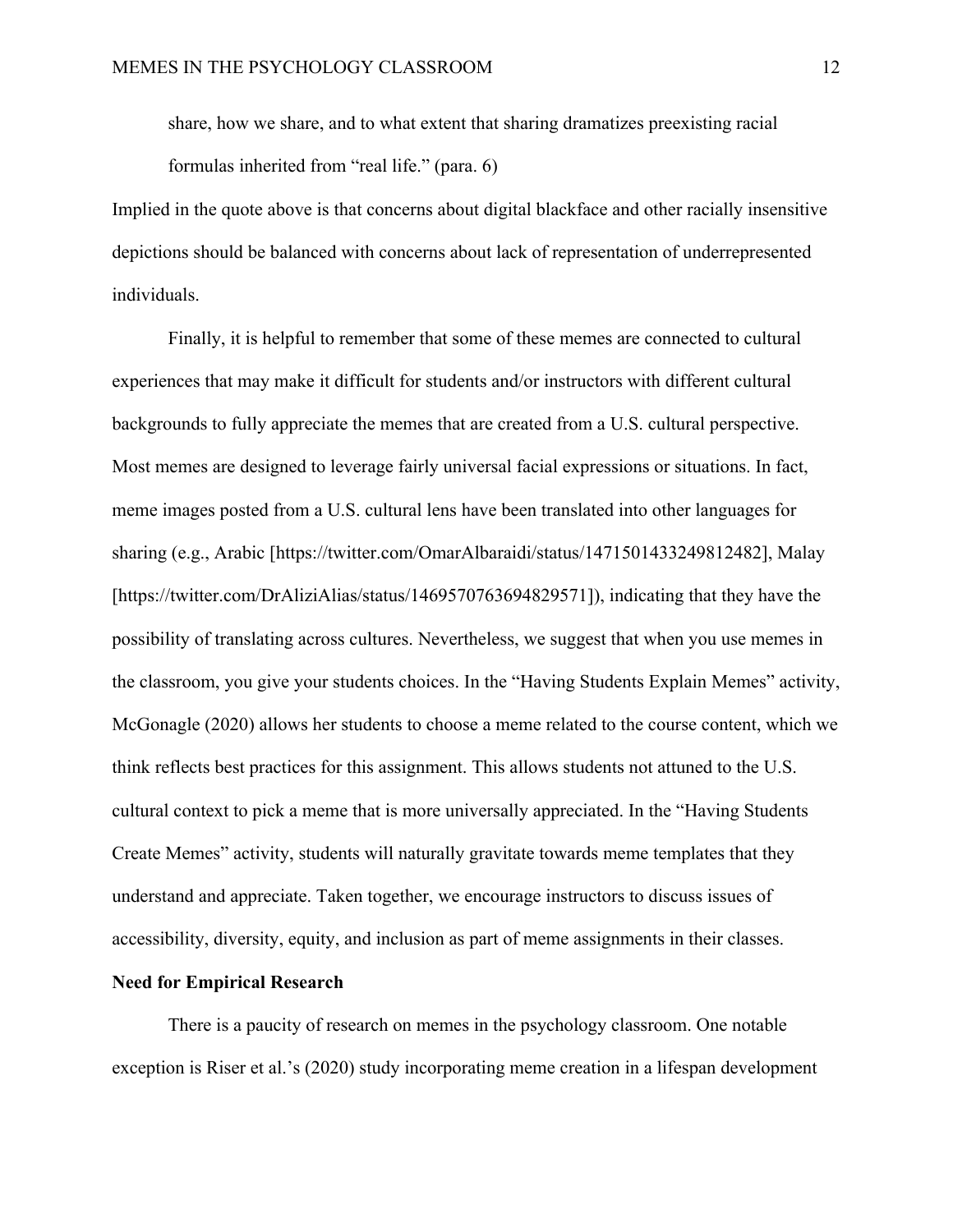course. Over the course of three years, four courses were given a traditional APA-style research essay  $(n = 190)$ , and four courses were given a scientific meme writing assignment  $(n = 216)$ . The meme assignment was of equal difficulty as the traditional writing assignment, based on grades assigned to the experimental and control group; however, more students turned in the meme assignment (99.1%) than the traditional writing assignment (93.4%), which is an indication that it may have been more engaging. Students reported that they appreciated having the opportunity to share their knowledge through the meme on their social media accounts and felt positive emotional responses to engagement from their social media community members. Qualitatively, students also reported greater knowledge in scientific literacy and application skills. Although the focus of Riser et al. (2020) was a lifespan development course, we can see the value of meme assignments in other courses.

We encourage more researchers to investigate the effects of meme evaluation and generation on learning outcomes. For example, because memes involve translating psychology concepts for a new audience, it seems possible that meme creation could increase concept retention, which could be tested with an experimental research design. In addition, research on how faculty use memes in their courses currently would provide a baseline knowledge of how pervasive memes are in the classroom. The use of memes in lectures should also be studied as this approach is commonly used by faculty to improve slide design and presumably student engagement.

## **Conclusion**

In sum, we believe that meme assignments can be a fun and memorable way to encourage students to spend extra time thinking about course concepts in a unique way. Memes are ubiquitous on the internet these days, and as such, memes may be leveraged as powerful learning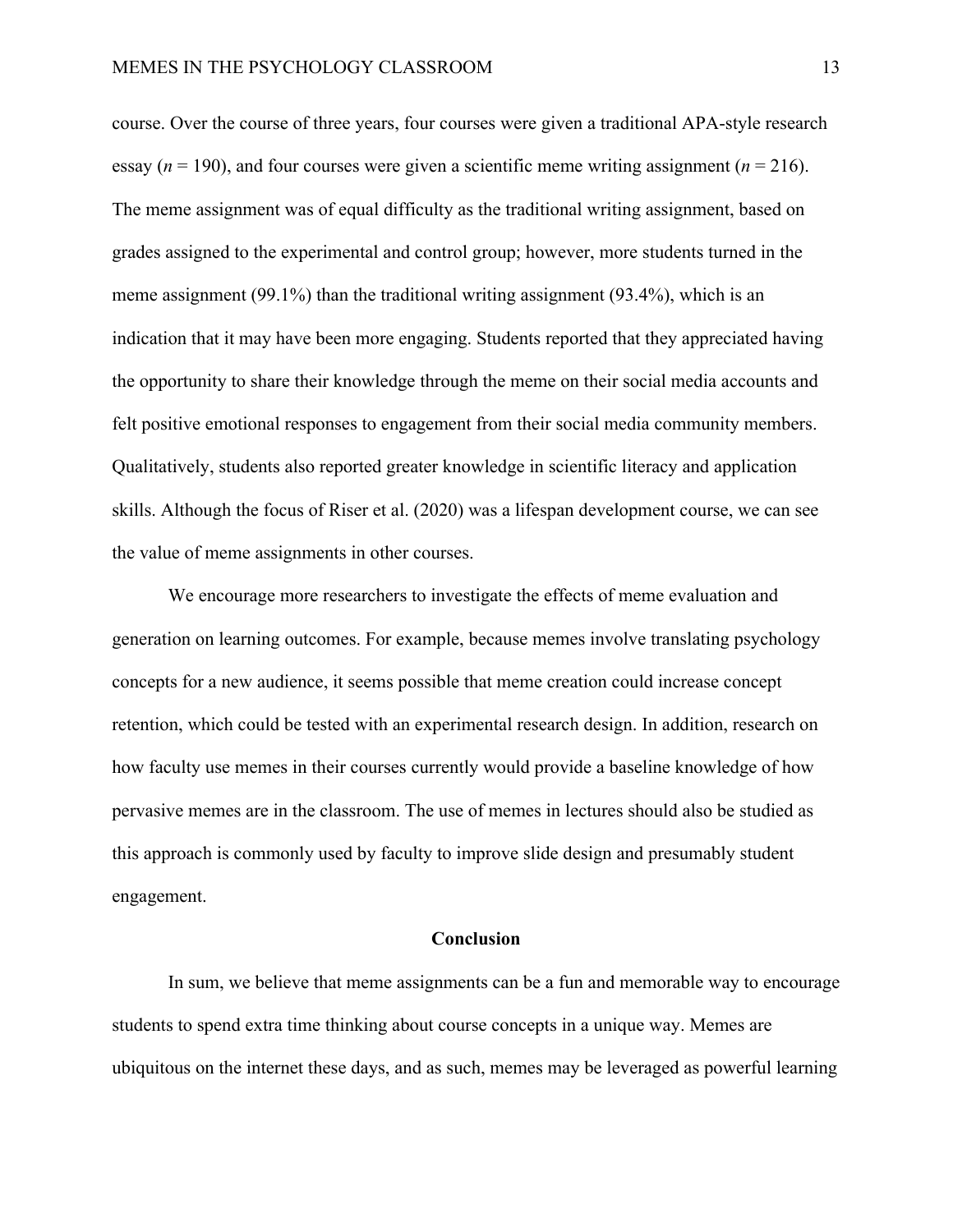## MEMES IN THE PSYCHOLOGY CLASSROOM 14

tools. We often want our students to be able to not just regurgitate concept definitions, and memes can make them think about how these concepts can be illustrated for others. We think memes can be a powerful tool in our student engagement toolkit. By asking students to be active participants in explaining or generating short, powerful ideas, instructors can help students distill knowledge into an easily shareable form.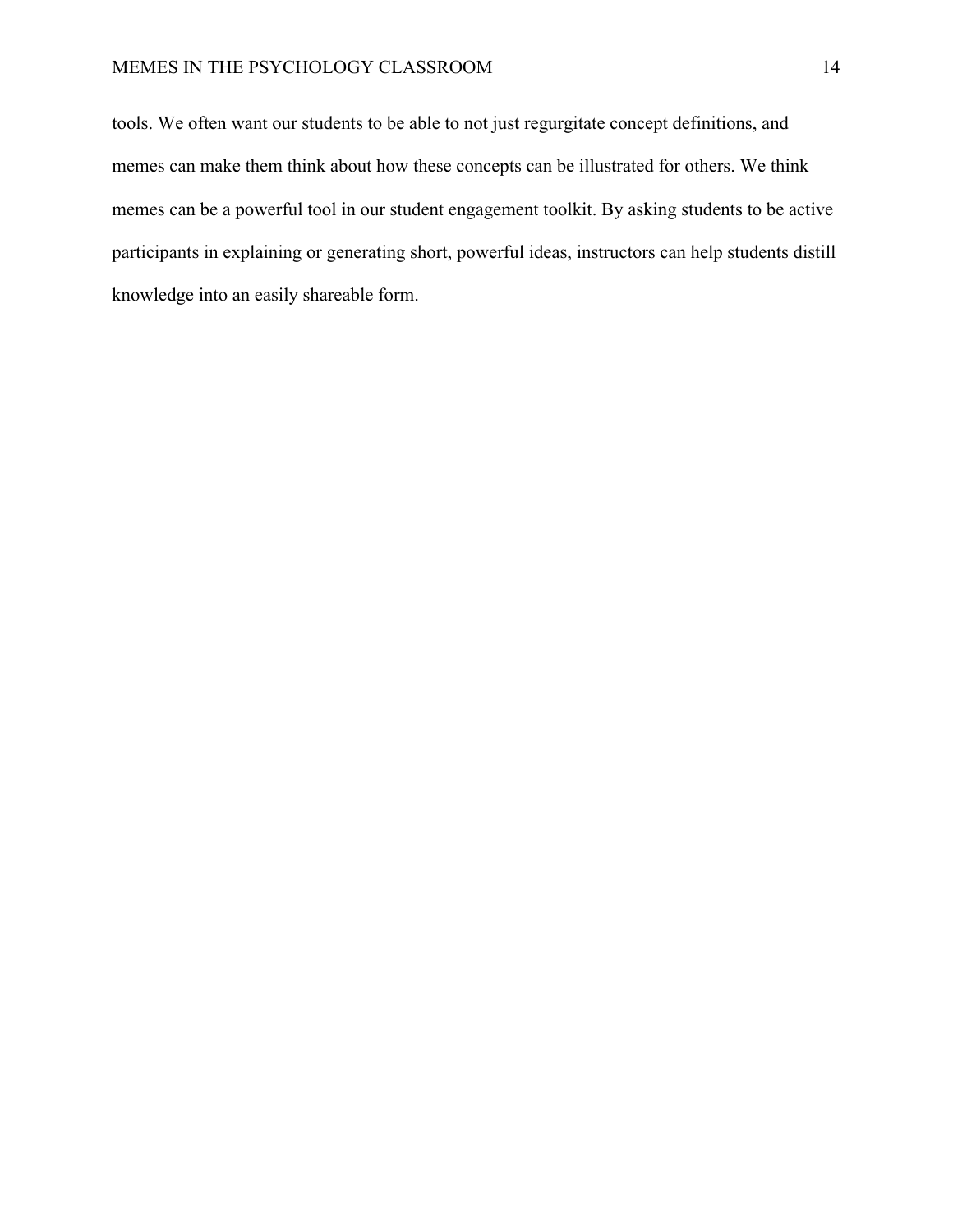## **References**

- American Psychological Association. (n.d.). Meme. In *APA dictionary of psychology*. Retrieved July 19, 2020, from https://dictionary.apa.org/meme
- American Psychological Association. (2013). *APA guidelines for the undergraduate psychology major: Version 2.0*. http://www.apa.org/ed/precollege/about/psymajor-guidelines.pdf
- Anderson, L. W. & Krathwohl, D. R. (Eds.). (2001). *A taxonomy for learning, teaching, and assessing: A revision of Bloom's taxonomy of educational objectives*. Longman.
- Blessing, S. B., Blessing, J. S., & Fleck, B. K. B. (2012). Using Twitter to reinforce classroom concepts. *Teaching of Psychology*, *39*(4), 268–271. https://doi.org/10.1177/0098628312461484
- Campion, M. A., Palmer, D. K., & Campion, J. E. (1998). Structuring employment interviews to improve reliability, validity, and users' reactions. *Current Directions in Psychological Science*, *7*(3), 77–82. https://doi.org/10.1111/1467-8721.ep10773001
- Chew, S. L., Neufeld, G., Hamill, S., Taylor, A., & Macias, S., III. (2020). Assessing Goal 4 communication skills for psychology across audience, purpose, and context. *Teaching of Psychology*, *47*(4), 296–304. https://doi.org/10.1177/0098628320945120
- Conry-Murray, C. [@cconrymurray]. (2019, November 18). *The memes of adolescence. @SJU\_Psychology students created memes to review adolescence in my Developmental Psychology class. A few of the* [Tweet]. Twitter. https://twitter.com/cconrymurray/status/1196473932393660416

Dörfel, D. [@DeniseDorfel]. (2020, February 3). *Had the best recap session in a work and organisational psychology course ever (Master of Psychology @tudresden\_de @TUD\_Science). My students* [Images attached] [Tweet]. Twitter. https://twitter.com/DeniseDorfel/status/1224311716621770752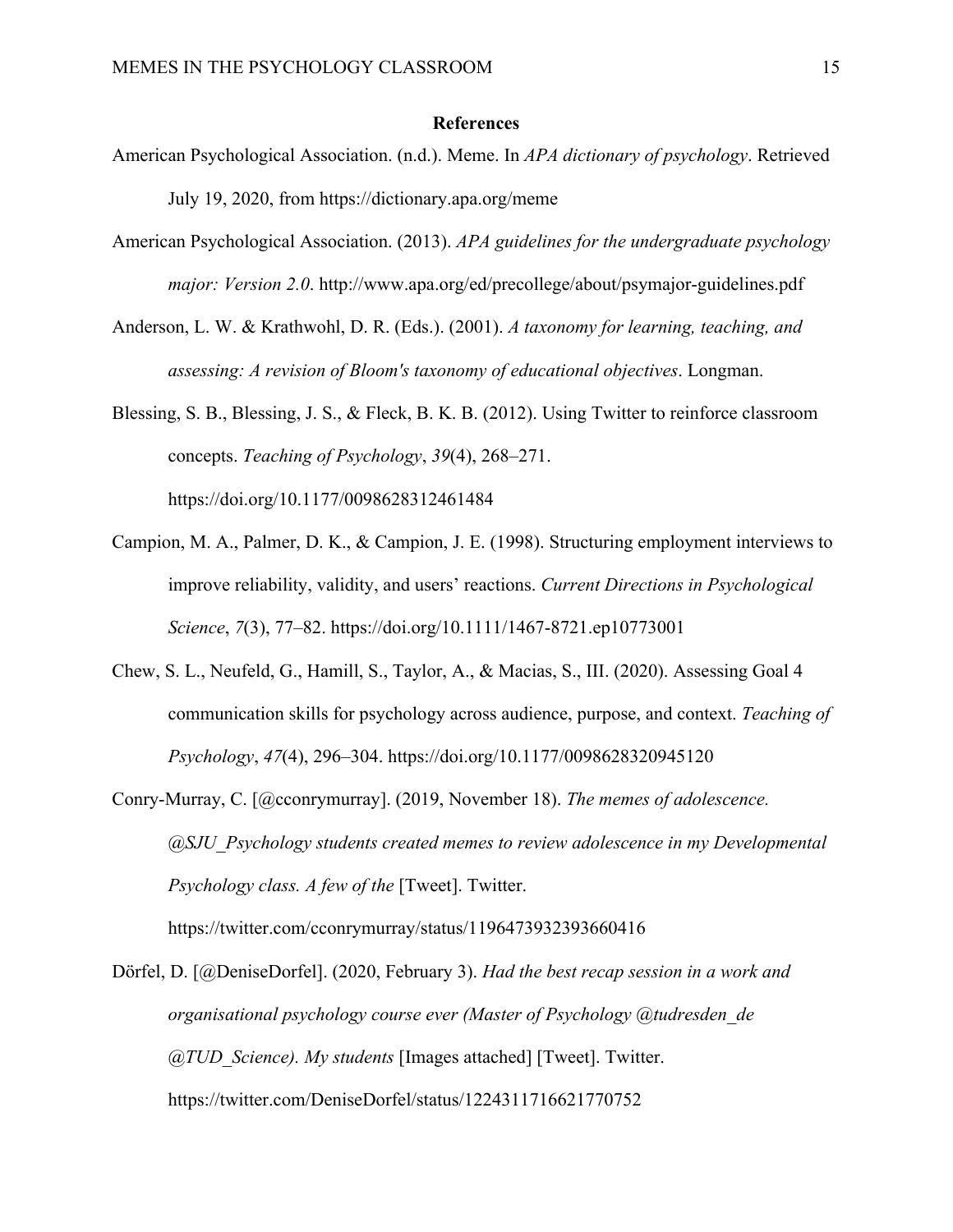- Engel, R., Murphy, P. R., & Fisk, C. (2014). Economics memes: How to use memes to teach and learn economics. *The Journal of Economic Education*, *45*(1), 75–76. https://doi.org/10.1080/00220485.2014.859965
- Gerard, J. G. (2012). Linking in with LinkedIn®: Three exercises that enhance professional social networking and career building. *Journal of Management Education*, *36*(6), 866– 897. https://doi.org/10.1177/1052562911413464
- Gleason, C., Pavel, A., Liu, X., Carrington, P., Chilton, L. B., & Bigham, J. P. (2019). Making memes accessible. *ASSETS '19: The 21st International ACM SIGACCESS Conference on Computers and Accessibility*, 367–376. https://doi.org/10.1145/3308561.3353792
- Greenspan, R. E. (2020, January 27). *'I Wish We Could Connect on This Level.' Memes still aren't accessible to people who are blind. What's being done about it?* TIME. https://time.com/5759721/meme-accessibility-blind/
- Harvey, L., & Palese, E. (2018). #NeverthelessMemesPersisted: Building critical memetic literacy in the classroom. *Journal of Adolescent & Adult Literacy*, *62*(3), 259–270. https://doi.org/10.1002/jaal.898
- Hellyer, I. (2015, August, 12). *We asked a 'Meme Scientist' what makes a meme go viral.* VICE. https://www.vice.com/en\_ca/article/kwx3jv/we-asked-an-expert-why-some-memeswork-better-than-others

Hess, A., & O'Neill, S. (2017, December, 22). *The white internet's love affair with digital blackface* [Video]. The New York Times. https://www.nytimes.com/video/arts/100000005615988/the-white-internets-love-affairwith-digital-blackface.html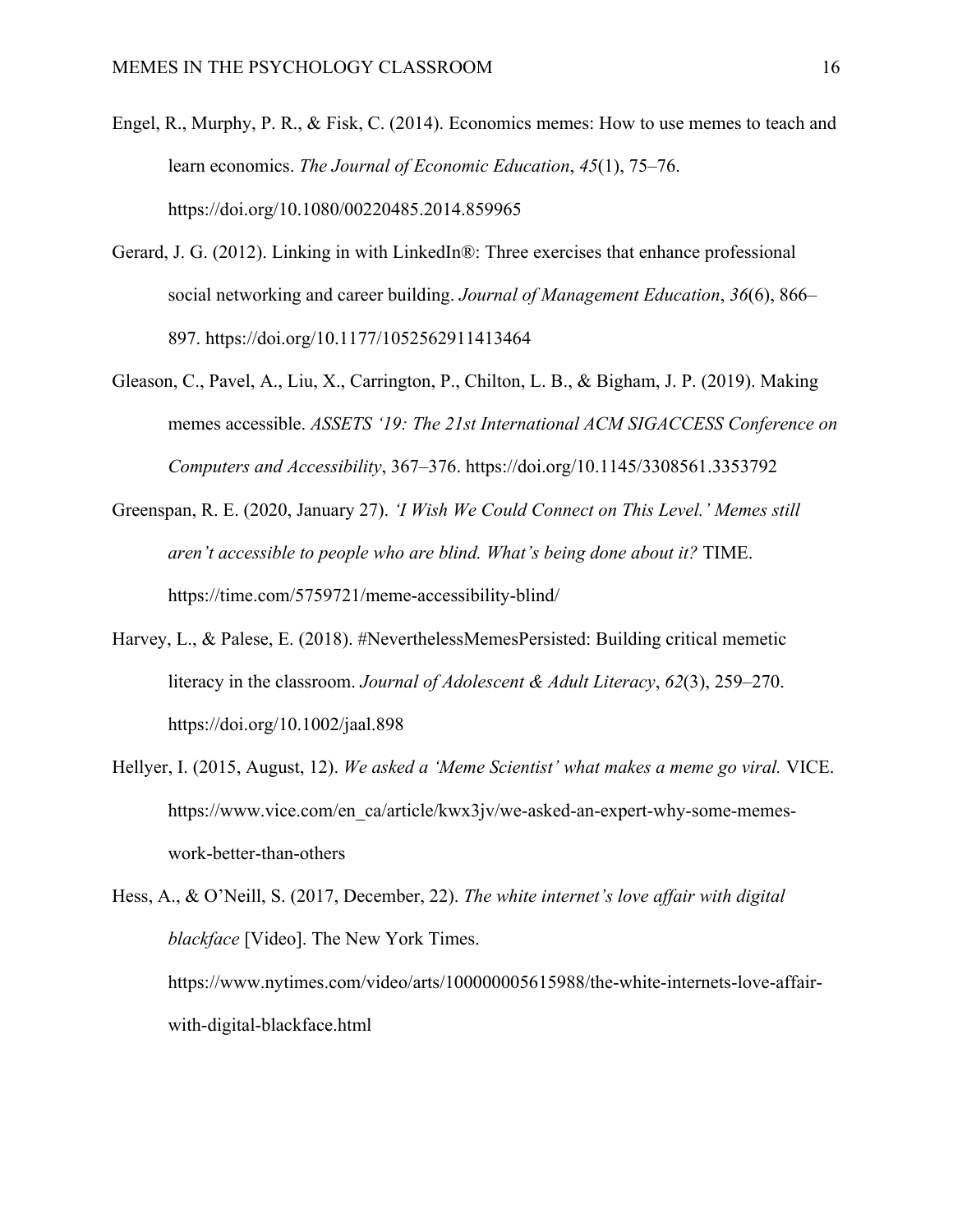- Jackson, L. M. (2017, August 2). *We need to talk about digital blackface in reaction GIFs*. Teen Vogue. https://www.teenvogue.com/story/digital-blackface-reaction-gifs
- Kath, L. M., Schmidt, G. B., Islam, S., Jimenez, W. P., & Hartnett, J. L. (2022a). *"Explain a Meme" assignment resources*. Open Science Framework. https://osf.io/c92za/
- Kath, L. M., Schmidt, G. B., Islam, S., Jimenez, W. P., & Hartnett, J. L. (2022b). *"Create a Meme" assignment resources*. Open Science Framework. https://osf.io/42v3g/
- Katz, I. M. [@katz\_IO]. (2021, May 4). *I asked undergrad stats/methods students to make memes for extra credit. Here are a few of my favorites* [Images attached] [Tweet]. Twitter. https://twitter.com/katz\_IO/status/1389637281183633411
- Kleinknecht, E. [@psychsoundbites]. (n.d.). Posts [Instagram profile]. Retrieved July 19, 2021, from https://www.instagram.com/psychsoundbites/
- Kraiger, K., Ford, J. K., & Salas, E. (1993). Application of cognitive, skill-based, and affective theories of learning outcomes to new methods of training evaluation. *Journal of Applied Psychology, 78*(2), 311–328. https://doi.org/10.1037/0021-9010.78.2.311
- Literat, I., & van den Berg, S. (2019). Buy memes low, sell memes high: Vernacular criticism and collective negotiations of value on Reddit's MemeEconomy. *Information, Communication & Society*, *22*(2), 232–249. https://doi.org/10.1080/1369118X.2017.1366540

Marshall, J., Topaloglu, E., Kurumathur, S., Dionne, S. (2021). *Meme Monday: Meeting students where they are to take them where you are going* [Conference session]*.* Annual Conference of the Management & Organizational Behavior Teaching Society.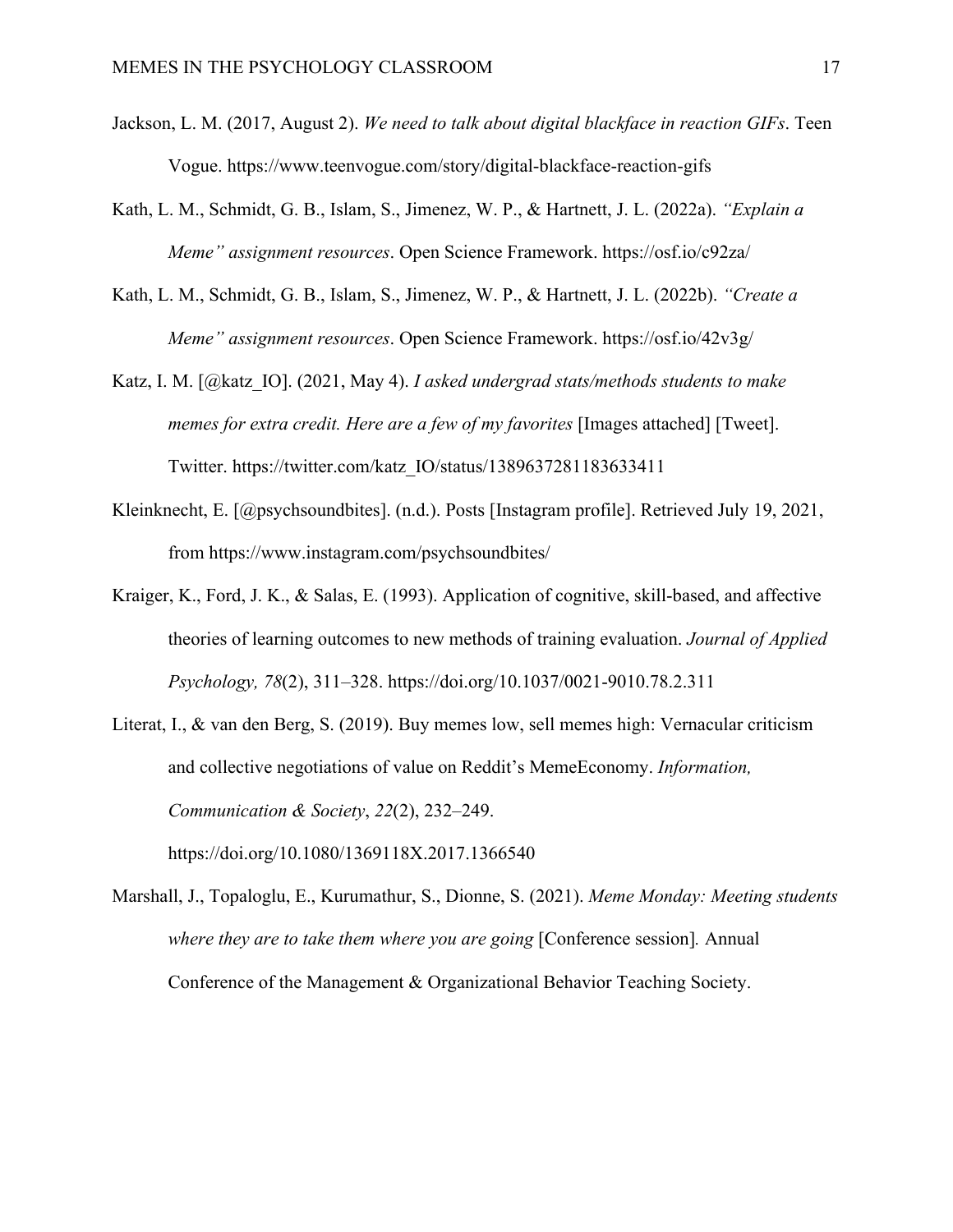- Mayer, R. E. (2008). Applying the science of learning: Evidence-based principles for the design of multimedia instruction. *American Psychologist, 63*(8), 760–769. https://doi.org/10.1037/0003-066X.63.8.760
- McGonagle, A. [@aksilver]. (April 13, 2020). *Class assignment: "Look up @IOPsychMemes...Scroll through some of the memes and pick one you like the best or that* [Tweet]. https://twitter.com/aksilver/status/1249760988150161410
- Merriam-Webster. (n.d.). Reaction GIF. In *Meriam-Webster.com dictionary*. Retrieved November 6, 2021, from https://www.merriam-webster.com/dictionary/reaction%20GIF
- Metz, M. [@metzpsych]. (December 11, 2020). Fun with stats memes on my final exam. Have fun with it! (Alt text included and links to origin when [Tweet]. https://twitter.com/metzpsych/status/1337544571807539206
- Oprah's "You Get a Car." (n.d.). In *Know your meme*. Retrieved November 6, 2021, from https://knowyourmeme.com/memes/oprahs-you-get-a-car
- Outley, C., Bowen, S., & Pinckney, H. (2021). Laughing while Black: Resistance, coping and the use of humor as a pandemic pastime among Blacks. *Leisure Sciences*, *43*(1–2), 305–314. https://doi.org/10.1080/01490400.2020.1774449
- Peters, J. (2018, January 29). *Bell-ringers: Sneaking fun into stats*. Noba Blog. https://nobaproject.com/blog/2018-01-29-bell-ringers-sneaking-fun-into-stats
- Purnama, A. D. (2017). Incorporating memes and Instagram to enhance student's participation. *LLT Journal: A Journal on Language and Language Teaching*, *20*(1), 1–14.
- Reyes, M., Kaeppel, K., & Bjorngard-Basayne, E. (2018, December 12) *Memes and GIFs as powerful classroom tools*. Faculty Focus.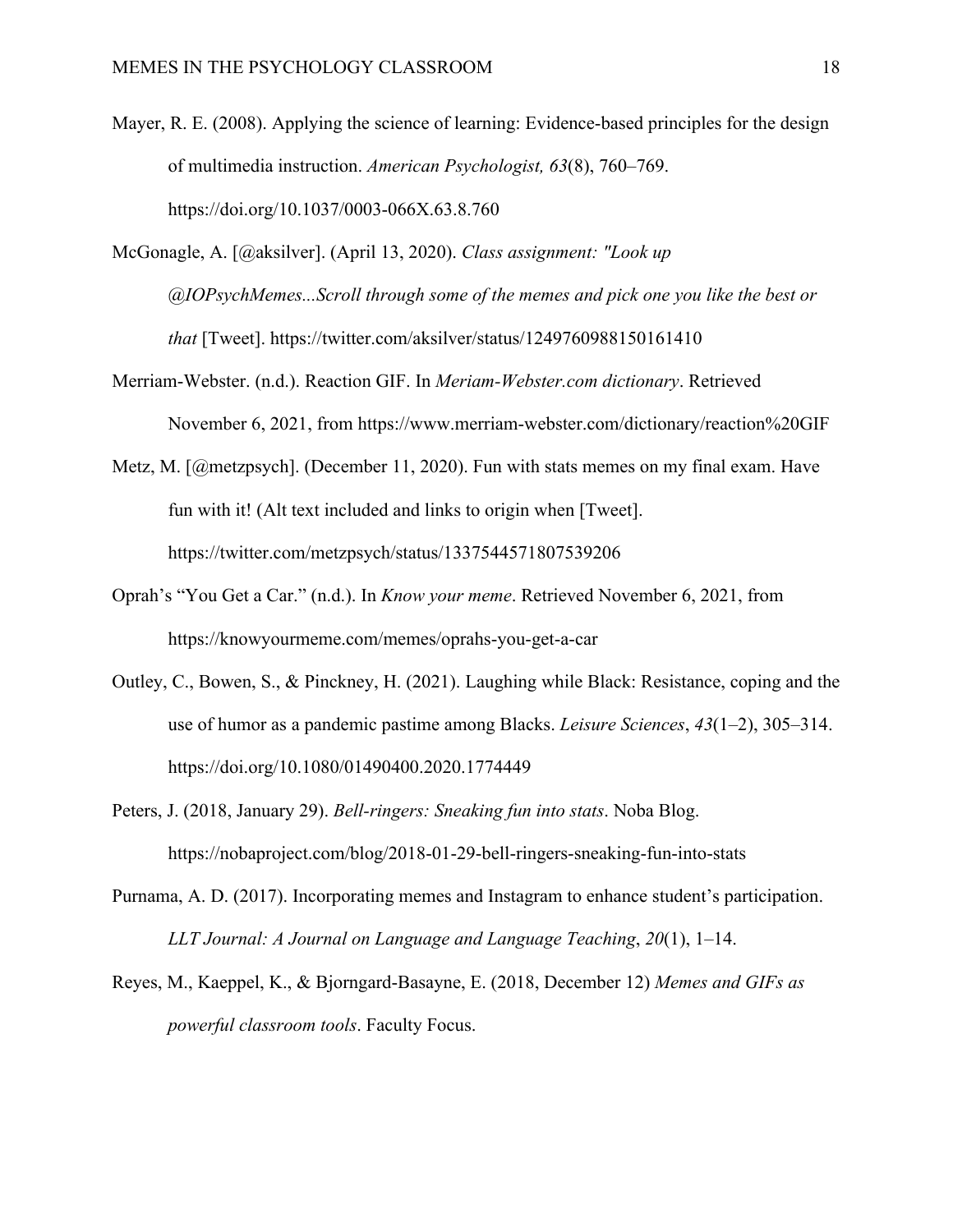https://www.facultyfocus.com/articles/teaching-with-technology-articles/memes-andgifs-as-powerful-classroom-tools/

- Riser, D. K., Clarke, S. D., & Stallworth, A. N. (2020). Scientific memes: Using the language of social media to improve scientific literacy and communication in lifespan development. *Psychology Learning & Teaching*, *19*(3), 275–289. https://doi.org/10.1177/1475725720929277
- Schmidt, G. B. (2016). Using Pinterest in the management classroom. *Management Teaching Review, 1*(2), 79–84. https://doi.org/10.1177/2379298116634737
- Shea, V. (1994). *Netiquette*. Albion Books.
- Sobande, F. (2021). Spectacularized and branded digital (re)presentations of Black people and Blackness. *Television & New Media*, *22*(2), 131–146. https://doi.org/10.1177/1527476420983745
- Subbiramaniyan, V., Apte, C., & Mohammed, C. A. (in press). A meme-based approach for enhancing student engagement and learning in renal physiology. *Advances in Physiological Education*. https://doi.org/10.1152/advan.00092.2021
- Sweet Brown / Ain't Nobody Got Time for That. (n.d.). In *Know your meme*. Retrieved November 6, 2021, from https://knowyourmeme.com/memes/sweet-brown-aint-nobodygot-time-for-that
- Tyler, C. L., Anderson, M. H., & Tyler, J. M. (2009). Giving students new eyes: The benefits of having students find media clips to illustrate management concepts. *Journal of Management Education, 33*(4), 444–461. https://doi.org/10.1177/1052562907310558